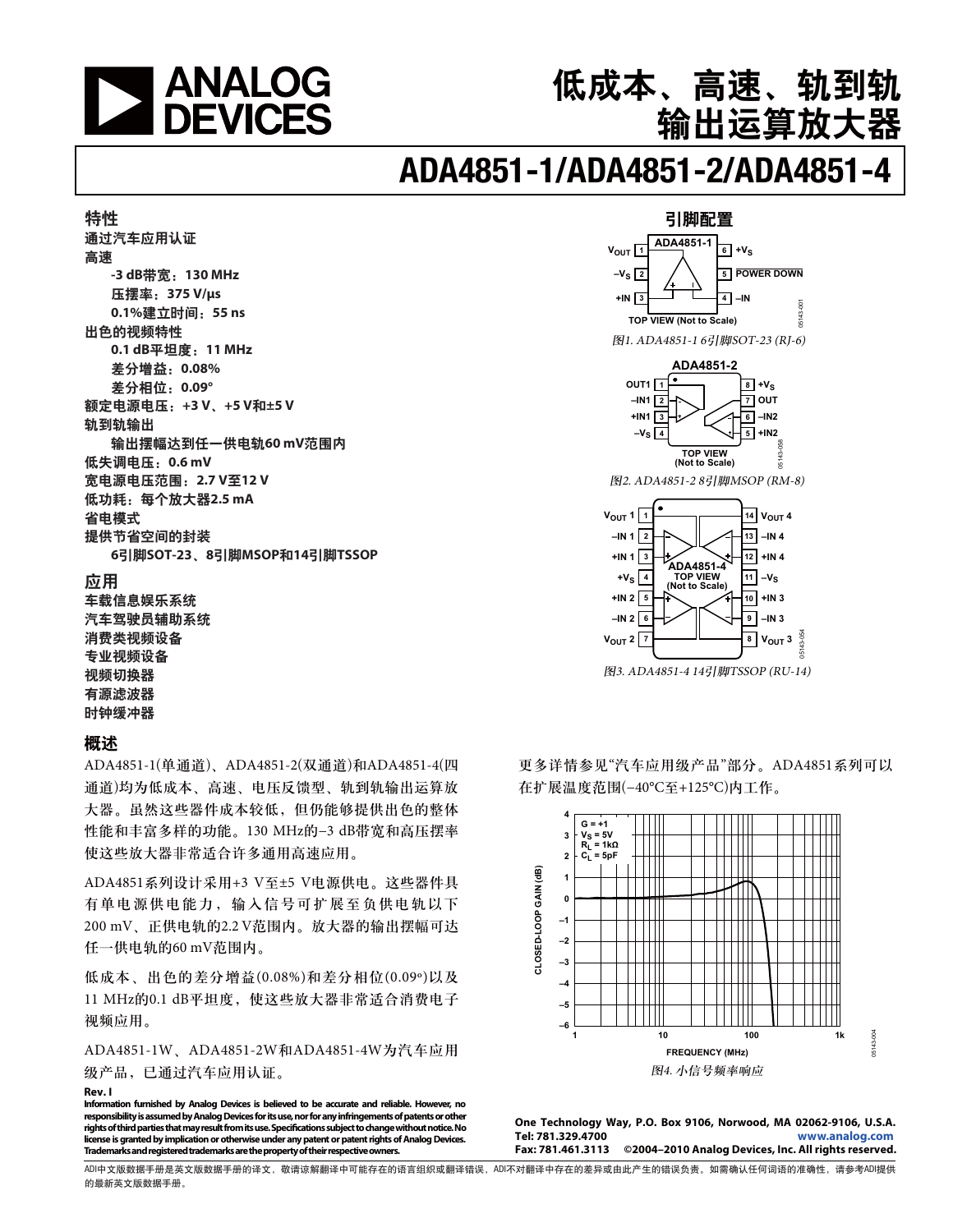# 目录

### 修订历史

| 2010年5月-修订版H至修订版I |
|-------------------|
|                   |
|                   |
| 2010年4月-修订版G至修订版H |
|                   |
|                   |
|                   |
|                   |
| 2009年9月-修订版F至修订版G |
|                   |
|                   |
| 2009年5月-修订版E至修订版F |
|                   |
|                   |
|                   |
|                   |
|                   |
|                   |
|                   |
|                   |
| 2007年8月-修订版D至修订版E |
|                   |
|                   |
|                   |
| 2006年4月-修订版C至修订版D |
|                   |
| 2005年5月-修订版B至修订版C |
|                   |
|                   |
| 2005年4月-修订版A至修订版B |
|                   |
|                   |
|                   |

| $\overline{1}$ |  |
|----------------|--|
| $\mathbf{1}$   |  |
| $\overline{1}$ |  |
| $\overline{1}$ |  |
| $\overline{2}$ |  |
| 3              |  |
| 3              |  |
| -5             |  |
| . 7            |  |
| $\mathbf{q}$   |  |
|                |  |

| 2005年1月-修订版0至修订版A    |
|----------------------|
|                      |
|                      |
|                      |
|                      |
|                      |
|                      |
|                      |
|                      |
|                      |
|                      |
|                      |
|                      |
|                      |
|                      |
|                      |
|                      |
|                      |
| 2004年10月 - 修订版0: 初始版 |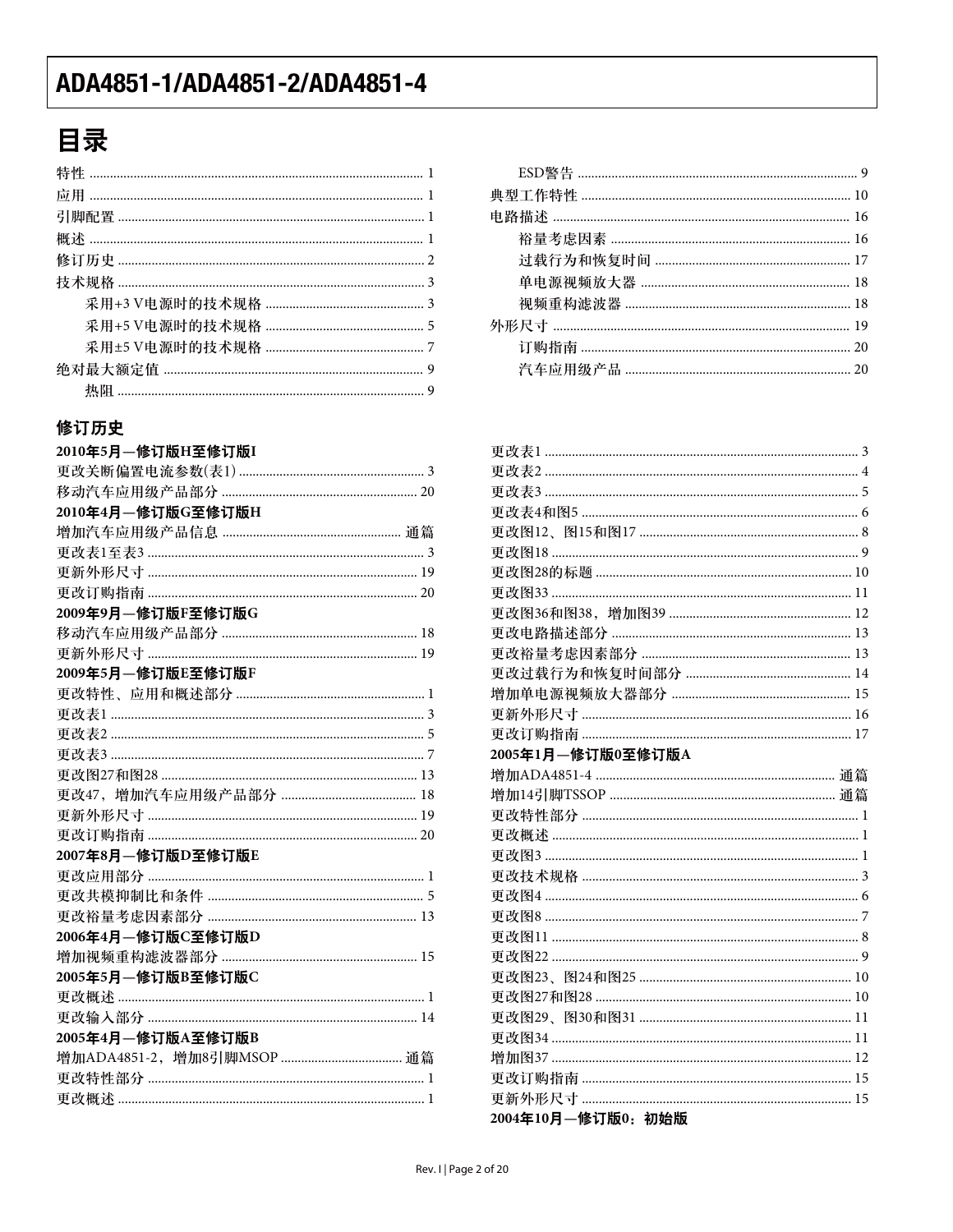# 技术规格

### 采用+3 V电源时的技术规格

除非另有说明,T<sub>A</sub> = 25°C, R<sub>F</sub> = 0 Ω (G = +1), R<sub>F</sub> = 1 kΩ (G > +1), R<sub>L</sub> = 1 kΩ<sub>o</sub>

### 表1.

| 参数                          | 条件/注释                                                                | 最小值   | 典型值              | 最大值   | 单位             |
|-----------------------------|----------------------------------------------------------------------|-------|------------------|-------|----------------|
| 动态性能                        |                                                                      |       |                  |       |                |
| -3 dB带宽                     | G = +1, Vout = 0.1 V 峰峰值                                             | 104   | 130              |       | <b>MHz</b>     |
|                             | 仅限ADA4851-1W/2W/4W: TMIN至TMAX                                        | 95    |                  |       | MHz            |
|                             | G = +1, Vout = 0.5 V 峰峰值                                             | 80    | 105              |       | MHz            |
|                             | 仅限ADA4851-1W/2W/4W: T <sub>MIN</sub> 至T <sub>MAX</sub>               | 72    |                  |       | MHz            |
|                             | $G = +2$ , $V_{OUT} = 1 V$ 峰峰值, $R_L = 150 \Omega$                   |       | 40               |       | MHz            |
| 0.1 dB平坦度带宽                 | $G = +2$ , $V_{OUT} = 1$ V 峰峰值, R <sub>L</sub> = 150 $\Omega$        |       | 15               |       | MHz            |
| 压摆率                         | $G = +2$ , $V_{OUT} = 1 V # H$                                       |       | 100              |       | $V/\mu s$      |
| 0.1%建立时间                    | G = +2, $V_{\text{OUT}}$ = 1 V $\#H$ , R <sub>L</sub> = 150 $\Omega$ |       | 50               |       | ns             |
| 噪声/失真性能                     |                                                                      |       |                  |       |                |
| 谐波失真, HD2/HD3               | $f_c = 1$ MHz, $V_{OUT} = 1$ V 峰峰值, $G = -1$                         |       | $-73/-79$        |       | dBc            |
| 输入电压噪声                      | $f = 100$ kHz                                                        |       | 10               |       | $nV/\sqrt{Hz}$ |
| 输入电流噪声                      | $f = 100$ kHz                                                        |       | 2.5              |       | pA/√Hz         |
| 差分增益                        | G = +3, NTSC, RL = 150 Ω, Vout = 2 V 峰峰值                             |       | 0.44             |       | $\%$           |
| 差分相位                        | G = +3, NTSC, R <sub>L</sub> = 150 Ω, V <sub>OUT</sub> = 2 V 峰峰值     |       | 0.41             |       | 度              |
| 串扰(RTI)-ADA4851-2/ADA4851-4 | f = 5 MHz, G = +2, $V_{OUT}$ = 1.0 V 峰峰值                             |       | $-70/-60$        |       | dB             |
| 直流性能                        |                                                                      |       |                  |       |                |
| 输入失调电压                      |                                                                      |       | 0.6              | 3.3   | mV             |
|                             | 仅限ADA4851-1W/2W/4W: TMIN至TMAX                                        |       |                  | 7.3   | mV             |
| 输入失调电压漂移                    |                                                                      |       | $\overline{4}$   |       | µV/°C          |
| 输入偏置电流                      |                                                                      |       | 2.3              | 4.0   | μA             |
|                             | 仅限ADA4851-1W/2W/4W: TMIN至TMAX                                        |       |                  | 5.0   | μA             |
| 输入偏置电流漂移                    |                                                                      |       | 6                |       | nA/°C          |
| 输入偏置失调电流                    |                                                                      |       | 20               |       | nA             |
| 开环增益                        | $V_{OUT} = 0.25 V \ncong 0.75 V$                                     | 80    | 105              |       | dB             |
|                             | 仅限ADA4851-1W/2W/4W: TMIN至TMAX                                        | 78    |                  |       | dB             |
|                             | 仅限ADA4851-1W: T <sub>MIN</sub> 至T <sub>MAX</sub>                     | 75    |                  |       |                |
| 输入特性                        |                                                                      |       |                  |       |                |
| 输入电阻                        | 差分/共模                                                                |       | 0.5/5.0          |       | $M\Omega$      |
| 输入电容                        |                                                                      |       | 1.2              |       | pF             |
| 输入共模电压范围                    |                                                                      |       | $-0.2 \leq +0.8$ |       | V              |
| 输入过驱恢复时间(上升/下降)             | $V_{IN}$ = +3.5 V, -0.5 V, G = +1                                    |       | 60/60            |       | ns             |
| 共模抑制比                       | $V_{CM} = 0 V \nsubseteq 0.5 V$                                      | $-81$ | $-103$           |       | dB             |
|                             | 仅限ADA4851-1W/2W/4W: TMIN至TMAX                                        | $-65$ |                  |       | dB             |
| 关断––仅限ADA4851-1             |                                                                      |       |                  |       |                |
| 关断输入电压                      | 关断                                                                   |       | < 1.1            |       | V              |
|                             | 上电                                                                   |       | >1.6             |       | $\vee$         |
| 关闭时间                        |                                                                      |       | 0.7              |       | μs             |
| 开启时间                        |                                                                      |       | 60               |       | ns             |
| 关断偏置电流                      |                                                                      |       |                  |       |                |
| 使能                          | POWER DOWN = $3 V$                                                   |       | 4                | 10    | μA             |
|                             | 仅限ADA4851-1W: T <sub>MIN</sub> 至T <sub>MAX</sub>                     |       |                  | 10    | μA             |
| 关断                          | POWER DOWN = $0V$                                                    |       | $-14$            | $-20$ | μA             |
|                             |                                                                      |       |                  |       |                |
|                             | 仅限ADA4851-1W: T <sub>MIN</sub> 至T <sub>MAX</sub>                     |       |                  | $-20$ | μA             |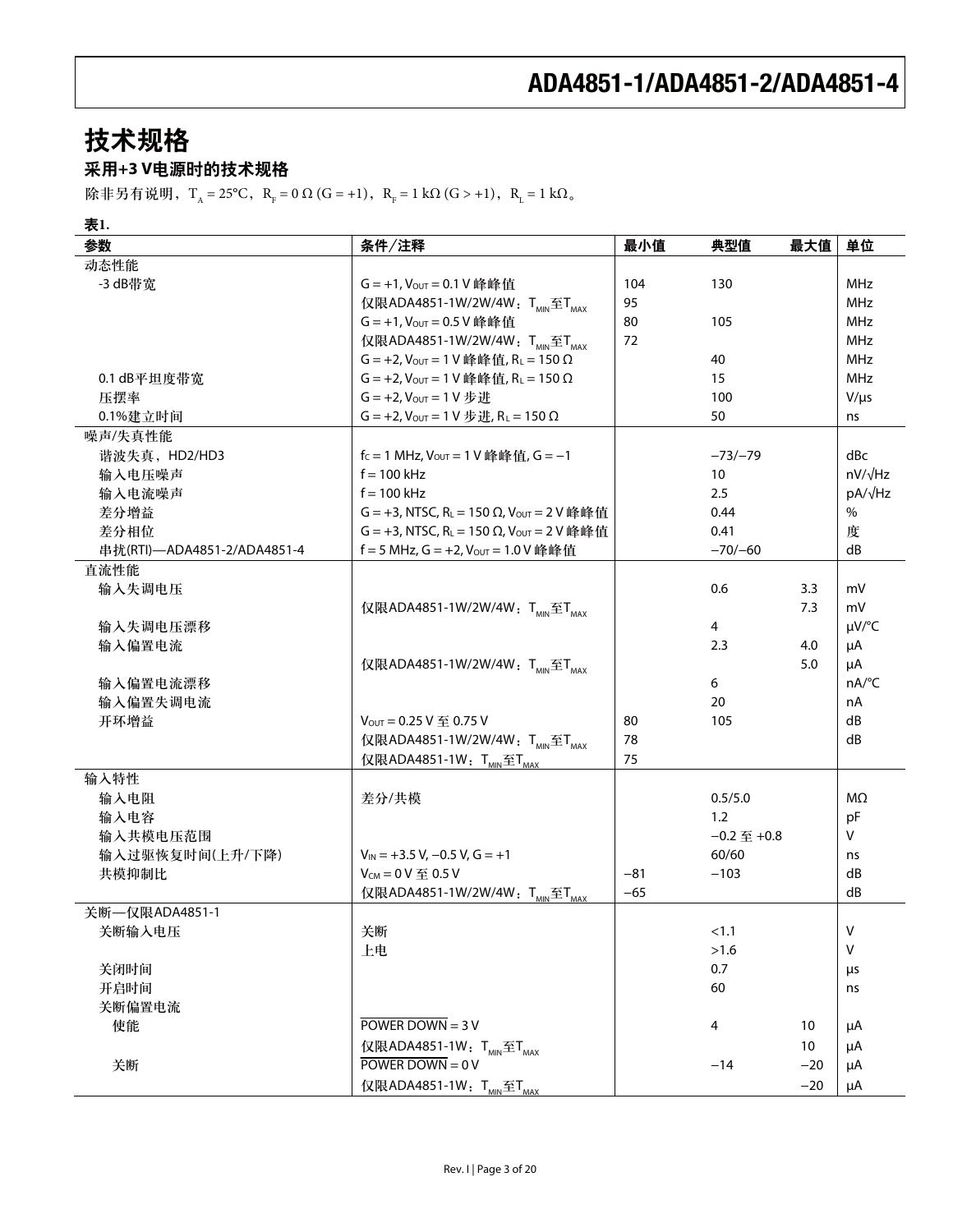| 参数              | 条件/注释                                                           | 最小值                | 典型值                | 最大值 | 单位 |
|-----------------|-----------------------------------------------------------------|--------------------|--------------------|-----|----|
| 输出特性            |                                                                 |                    |                    |     |    |
| 输出过驱恢复时间(上升/下降) | $V_{IN}$ = +0.7 V, -0.1 V, G = +5                               |                    | 70/100             |     | ns |
| 输出电压摆幅          |                                                                 | $0.05 \ncong 2.91$ | $0.03 \ncong 2.94$ |     | ٧  |
|                 | 仅限ADA4851-1W/2W/4W: TMN至TMAX                                    | $0.06 \ncong 2.89$ |                    |     | ν  |
| 短路电流            | 吸电流/源电流                                                         |                    | 90/70              |     | mA |
| 电源              |                                                                 |                    |                    |     |    |
| 工作范围            |                                                                 | 2.7                |                    | 12  | V  |
| 每个放大器的静态电流      |                                                                 |                    | 2.4                | 2.7 | mA |
|                 | 仅限ADA4851-1W/2W/4W: TMN至TMAX                                    |                    |                    | 2.7 | mA |
| 静态电流(关断)        | POWER DOWN = $f(x)$                                             |                    | 0.2                | 0.3 | mA |
|                 | 仅限ADA4851-1W: TMIN至TMAX                                         |                    |                    | 0.3 | mA |
| 正电源抑制           | $+V_s = +2.5 V \ncong +3.5 V, -V_s = -0.5 V$                    | $-81$              | $-100$             |     | dB |
|                 | 仅限ADA4851-1W/2W/4W: TMN至TMAX                                    | $-81$              |                    |     | dB |
| 负电源抑制           | +V <sub>s</sub> = +2.5 V, $-V_s$ = -0.5 V $\overline{=}$ -1.5 V | $-80$              | $-100$             |     | dB |
|                 | 仅限ADA4851-1W/2W/4W: TMIN至TMAX                                   | $-80$              |                    |     | dB |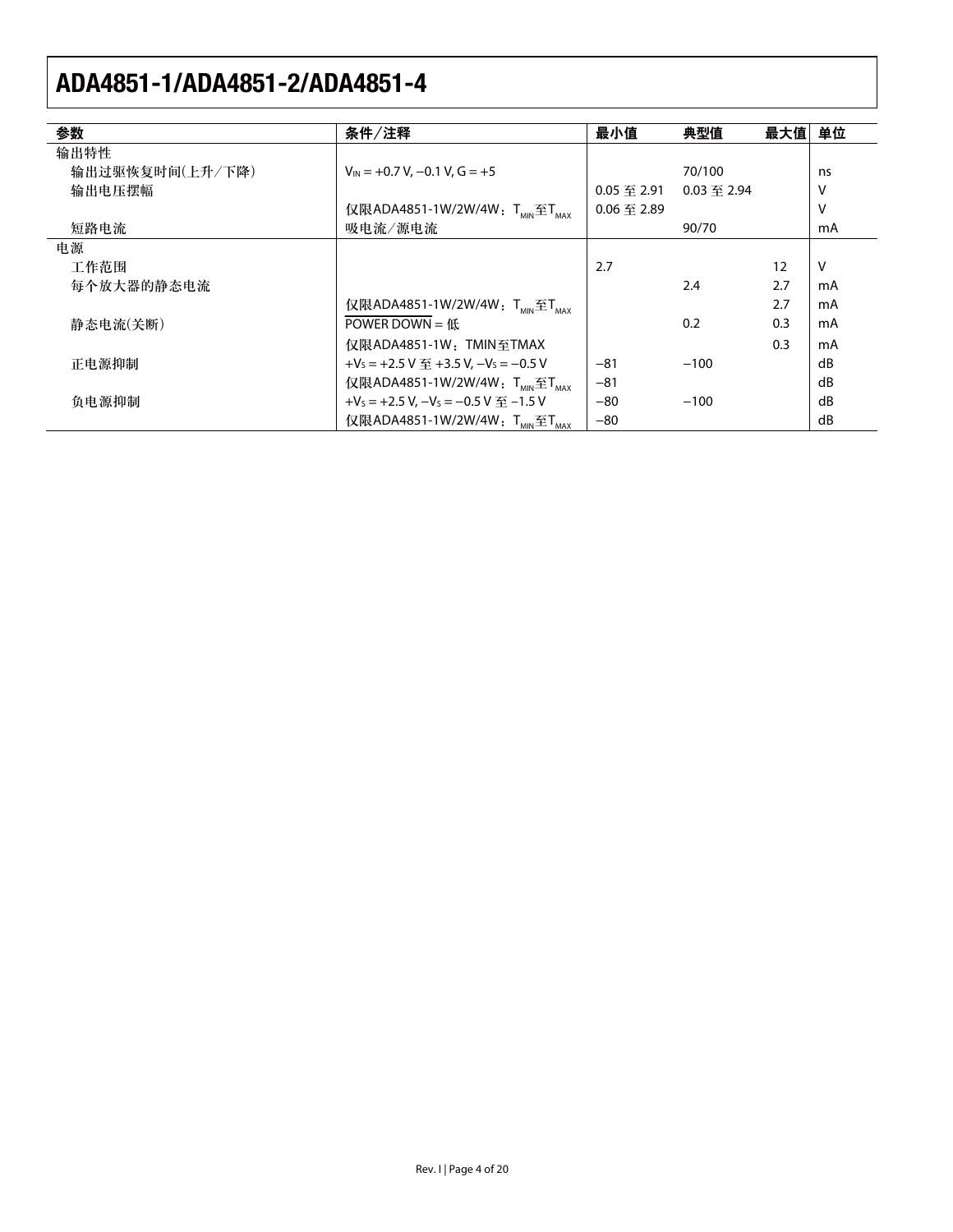### 采用+5 V电源时的技术规格

除非另有说明,T<sub>A</sub> = 25°C, R<sub>F</sub> = 0 Ω (G = +1), R<sub>F</sub> = 1 kΩ (G > +1), R<sub>L</sub> = 1 kΩ<sub>o</sub>

| т.<br>×<br>×<br>۰.<br>× |
|-------------------------|
|-------------------------|

| 参数                          | 条件                                                               | 最小值         | 典型值                | 最大值   | 单位             |
|-----------------------------|------------------------------------------------------------------|-------------|--------------------|-------|----------------|
| 动态性能                        |                                                                  |             |                    |       |                |
| -3 dB 带宽                    | G = +1, Vout = 0.1 V 峰峰值                                         | 96          | 125                |       | <b>MHz</b>     |
|                             | 仅限ADA4851-1W/2W/4W: T <sub>MIN</sub> 至T <sub>MAX</sub>           | 90          |                    |       | <b>MHz</b>     |
|                             | G = +1, Vout = 0.5 V 峰峰值                                         | 72          | 96                 |       | MHz            |
|                             | 仅限ADA4851-1W/2W/4W: T <sub>MIN</sub> 至T <sub>MAX</sub>           | 64          |                    |       | MHz            |
|                             | $G = +2$ , $V_{OUT} = 1.4 V$ 峰峰值, RL = 150 $\Omega$              |             | 35                 |       | MHz            |
| 0.1 dB平坦度带宽                 | $G = +2$ , $V_{OUT} = 1.4 V$ 峰峰值, RL = 150 $\Omega$              |             | 11                 |       | MHz            |
| 压摆率                         | $G = +2$ , $V_{OUT} = 2V \frac{1}{V}$ 进                          |             | 200                |       | $V/\mu s$      |
| 0.1%建立时间                    | $G = +2$ , $V_{OUT} = 2 V  #  #$ , R= 150 $\Omega$               |             | 55                 |       | ns             |
| 噪声/失真性能                     |                                                                  |             |                    |       |                |
| 谐波失真, HD2/HD3               | $f_C = 1$ MHz, $V_{OUT} = 2V$ 峰峰值, $G = +1$                      |             | $-80/-100$         |       | dBc            |
| 输入电压噪声                      | $f = 100$ kHz                                                    |             | 10                 |       | $nV/\sqrt{Hz}$ |
| 输入电流噪声                      | $f = 100$ kHz                                                    |             | 2.5                |       | $pA/\sqrt{Hz}$ |
| 差分增益                        | G = +2, NTSC, R <sub>L</sub> = 150 Ω, V <sub>OUT</sub> = 2 V 峰峰值 |             | 0.08               |       | $\frac{0}{0}$  |
| 差分相位                        | G = +2, NTSC, R <sub>L</sub> = 150 Ω, V <sub>OUT</sub> = 2 V 峰峰值 |             | 0.11               |       | 度              |
| 串扰(RTI)-ADA4851-2/ADA4851-4 | f = 5 MHz, G = +2, Vout = 2.0 V 峰峰值                              |             | $-70/-60$          |       | dB             |
| 直流性能                        |                                                                  |             |                    |       |                |
| 输入失调电压                      |                                                                  |             | 0.6                | 3.4   | mV             |
|                             | 仅限ADA4851-1W/2W/4W: TMIN至TMAX                                    |             |                    | 7.4   | mV             |
| 输入失调电压漂移                    |                                                                  |             | $\overline{4}$     |       | µV/°C          |
| 输入偏置电流                      |                                                                  |             | 2.2                | 3.9   | μA             |
|                             | 仅限ADA4851-1W/2W/4W: T <sub>MIN</sub> 至T <sub>MAX</sub>           |             |                    | 4.9   | μA             |
| 输入偏置电流漂移                    |                                                                  |             | 6                  |       | nA/°C          |
| 输入偏置失调电流                    |                                                                  |             | 20                 |       | nA             |
| 开环增益                        | $V_{OUT} = 1 V \nsubseteq 4 V$                                   | 97          | 107                |       | dB             |
|                             | 仅限ADA4851-1W/2W/4W: TMIN至TMAX                                    | 90          |                    |       | dB             |
| 输入特性                        |                                                                  |             |                    |       |                |
| 输入电阻                        | 差分/共模                                                            |             | 0.5/5.0            |       | MΩ             |
| 输入电容                        |                                                                  |             | 1.2                |       | pF             |
| 输入共模电压范围                    |                                                                  |             | $-0.2 \ncong +2.8$ |       | V              |
| 输入过驱恢复时间(上升/下降)             | $V_{IN}$ = +5.5 V, -0.5 V, G = +1                                |             | 50/45              |       | ns             |
| 共模抑制比                       | $V_{CM} = 0 V \ncong 2 V$                                        | $-86$       | $-105$             |       | dB             |
|                             | 仅限ADA4851-1W/2W/4W: T <sub>MIN</sub> 至T <sub>MAX</sub>           | $-80$       |                    |       | dB             |
| 关断-- 仅限ADA4851-1            |                                                                  |             |                    |       |                |
| 关断输入电压                      | 关断                                                               |             | < 1.1              |       | V              |
|                             | 上电                                                               |             | >1.6               |       | $\vee$         |
| 关闭时间                        |                                                                  |             | 0.7                |       | μs             |
| 开启时间                        |                                                                  |             | 50                 |       | ns             |
| 关断偏置电流                      |                                                                  |             |                    |       |                |
| 使能                          | POWER DOWN = $5V$                                                |             | 33                 | 40    | μA             |
|                             | 仅限ADA4851-1W: T <sub>MIN</sub> 至T <sub>MAX</sub>                 |             |                    | 40    | μA             |
| 关断                          | POWER DOWN = $0V$                                                |             | $-22$              | $-30$ | μA             |
|                             | 仅限ADA4851-1W: T <sub>MIN</sub> 至T <sub>MAX</sub>                 |             |                    | $-30$ | μA             |
| 输出特性                        |                                                                  |             |                    |       |                |
| 输出过驱恢复时间(上升/下降)             | $V_{IN}$ = +1.1 V, -0.1 V, G = +5                                |             | 60/70              |       | ns             |
| 输出电压摆幅                      |                                                                  | 0.09 至 4.91 | 0.06至4.94          |       | V              |
|                             | 仅限ADA4851-1W/2W/4W: TMIN至TMAX                                    | 0.11至4.89   |                    |       | V              |
| 短路电流                        | 吸电流/源电流                                                          |             | 110/90             |       | mA             |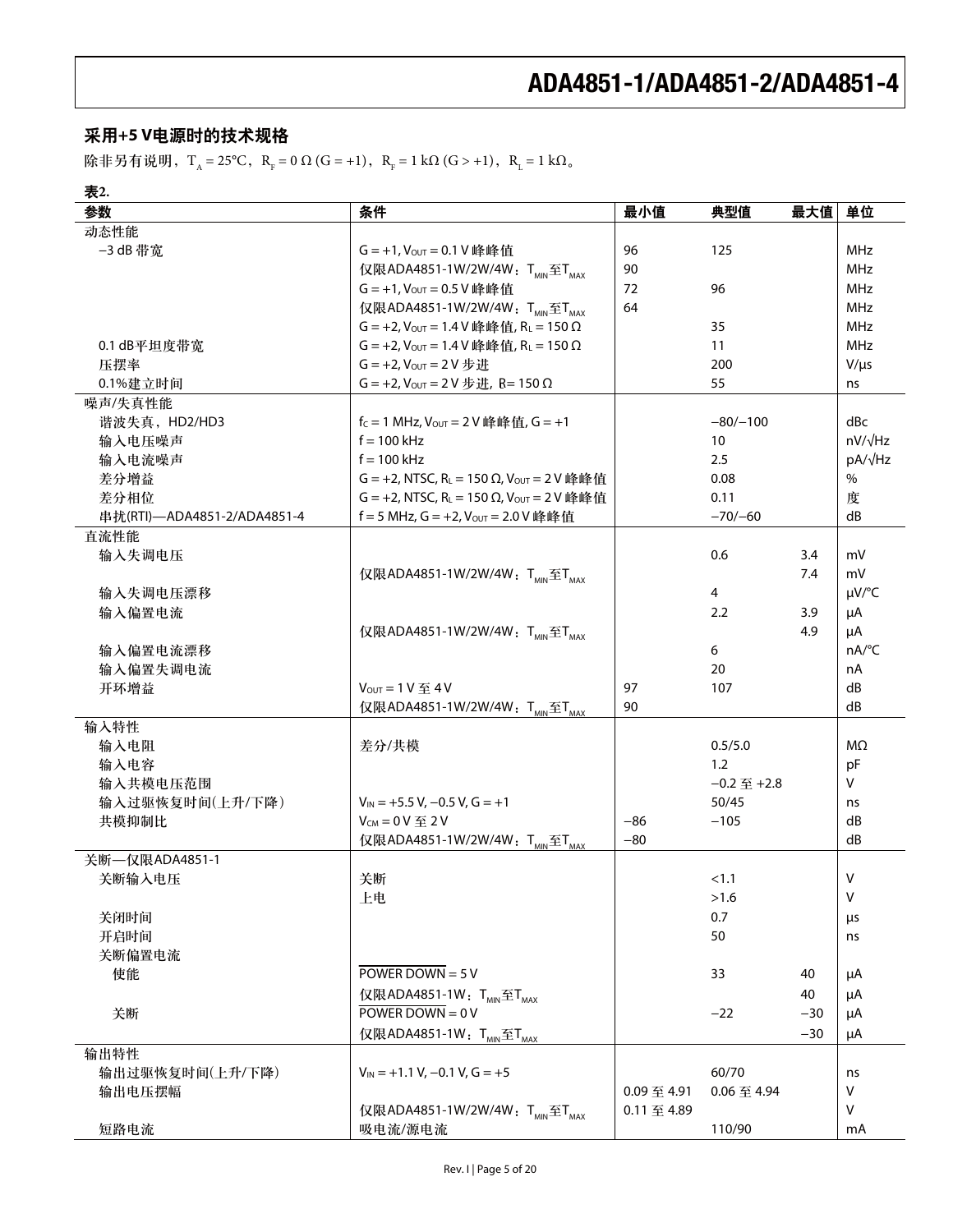| 参数         | 条件                                                          | 最小值   | 典型值    | 最大值 | 单位 |
|------------|-------------------------------------------------------------|-------|--------|-----|----|
| 电源         |                                                             |       |        |     |    |
| 工作范围       |                                                             | 2.7   |        | 12  | V  |
| 每个放大器的静态电流 |                                                             |       | 2.5    | 2.8 | mA |
|            | 仅限ADA4851-1W/2W/4W: TMN至TMAX                                |       |        | 2.8 | mA |
| 静态电流(关断)   | POWER DOWN = $f(x)$                                         |       | 0.2    | 0.3 | mA |
|            | 仅限ADA4851-1W: $T_{\text{MIN}} \widehat{\Xi} T_{\text{MAX}}$ |       |        | 0.3 | mA |
| 正电源抑制      | + $V_s$ = +5 V $\overline{\mathfrak{D}}$ +6 V, $-V_s$ = 0 V | $-82$ | $-101$ |     | dB |
|            | 仅限ADA4851-1W/2W/4W: T <sub>MIN</sub> 至T <sub>MAX</sub>      | $-82$ |        |     | dB |
| 负电源抑制      | + $V_s$ = +5 V, $-V_s$ = $-0$ V $\mp$ $-1$ V                | $-81$ | $-101$ |     | dB |
|            | 仅限ADA4851-1W/2W/4W: T <sub>MIN</sub> 至T <sub>MAX</sub>      | $-81$ |        |     | dB |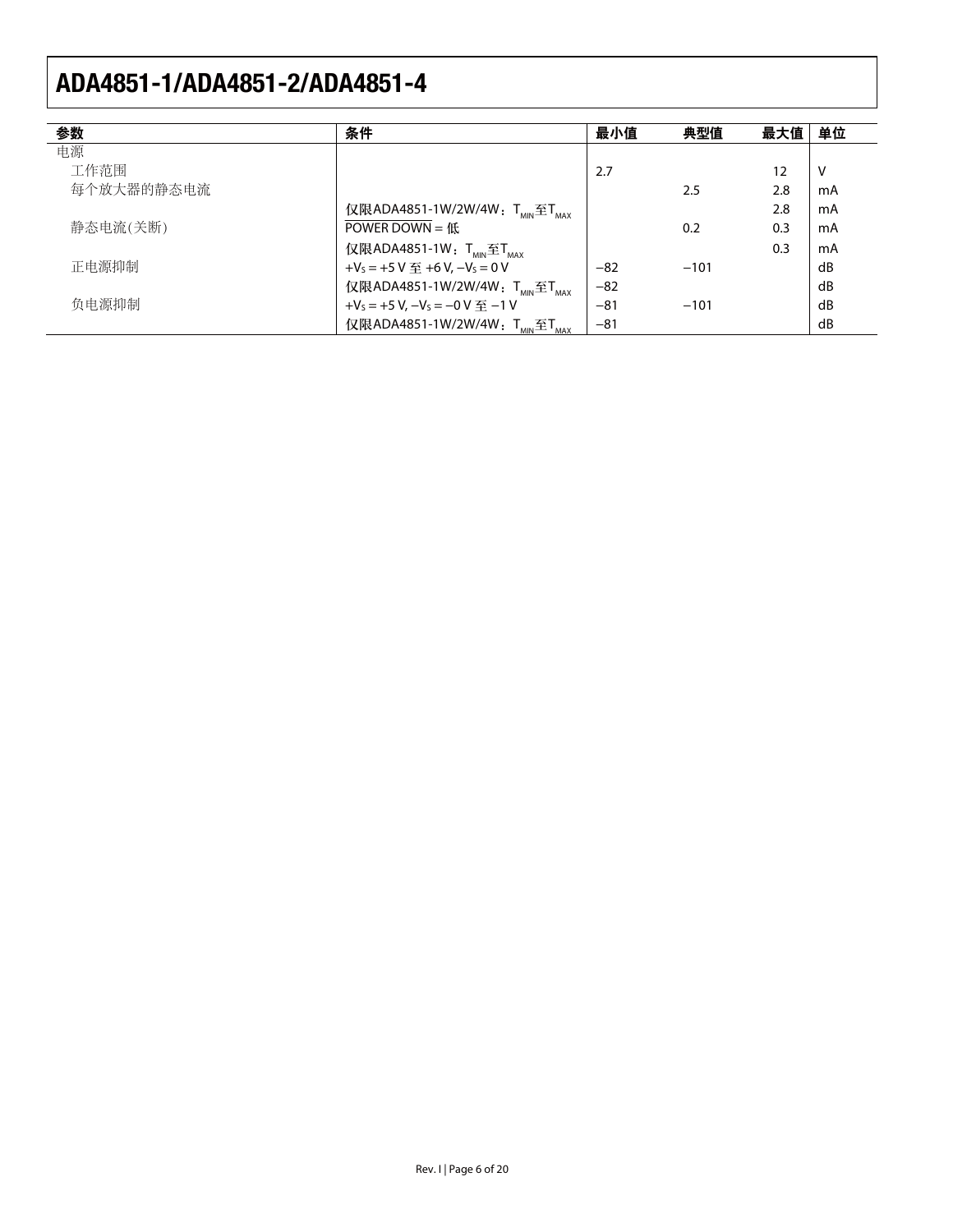### 采用+5 V电源时的技术规格

除非另有说明,T<sub>A</sub> = 25°C, R<sub>F</sub> = 0 Ω (G = +1), R<sub>F</sub> = 1 kΩ (G > +1), R<sub>L</sub> = 1 kΩ<sub>o</sub>

| ۰,<br>× |  |
|---------|--|

| 参数                          | 条件                                                               | 最小值   | 典型值                | 最大值   | 单位                  |
|-----------------------------|------------------------------------------------------------------|-------|--------------------|-------|---------------------|
| 动态性能                        |                                                                  |       |                    |       |                     |
| -3 dB带宽                     | G = +1, Vout = 0.1 V 峰峰值                                         | 83    | 105                |       | MHz                 |
|                             | 仅限ADA4851-1W/2W/4W: T <sub>MIN</sub> 至T <sub>MAX</sub>           | 75    |                    |       | <b>MHz</b>          |
|                             | G = +1, Vout = 1 V 峰峰值                                           | 52    | 74                 |       | <b>MHz</b>          |
|                             | 仅限ADA4851-1W/2W/4W: T <sub>MIN</sub> 至T <sub>MAX</sub>           | 42    |                    |       | <b>MHz</b>          |
|                             | $G = +2$ , $V_{OUT} = 2V$ 峰峰值, $R_L = 150 \Omega$                |       | 40                 |       | MHz                 |
| 0.1 dB平坦度带宽                 | $G = +2$ , $V_{OUT} = 2V$ 峰峰值, $R_L = 150 \Omega$                |       | 11                 |       | MHz                 |
| 压摆率                         | $G = +2$ , $V_{OUT} = 7V \frac{1}{12}H$                          |       | 375                |       | $V/\mu s$           |
|                             | $G = +2$ , $V_{OUT} = 2V##$                                      |       | 190                |       | $V/\mu s$           |
| 0.1%建立时间                    | $G = +2$ , $V_{OUT} = 2V \frac{1}{V}H$ , $R_L = 150 \Omega$      |       | 55                 |       | ns                  |
| 噪声/失真性能                     |                                                                  |       |                    |       |                     |
| 谐波失真, HD2/HD3               | $f_c = 1$ MHz, $V_{OUT} = 2V$ 峰峰值, $G = +1$                      |       | $-83/-107$         |       | dBc                 |
| 输入电压噪声                      | $f = 100$ kHz                                                    |       | 10                 |       | $nV/\sqrt{Hz}$      |
| 输入电流噪声                      | $f = 100$ kHz                                                    |       | 2.5                |       | $pA/\sqrt{Hz}$      |
| 差分增益                        | G = +2, NTSC, R <sub>L</sub> = 150 Ω, V <sub>OUT</sub> = 2 V 峰峰值 |       | 0.08               |       | $\%$                |
| 差分相位                        | G = +2, NTSC, R <sub>L</sub> = 150 Ω, V <sub>OUT</sub> = 2 V 峰峰值 |       | 0.09               |       | 度                   |
| 串扰(RTI)-ADA4851-2/ADA4851-4 | f = 5 MHz, G = +2, Vout = 2.0 V 峰峰值                              |       | $-70/-60$          |       | dB                  |
| 直流性能                        |                                                                  |       |                    |       |                     |
| 输入失调电压                      |                                                                  |       | 0.6                | 3.5   | mV                  |
|                             | 仅限ADA4851-1W/2W/4W: TMIN至TMAX                                    |       |                    | 7.5   | mV                  |
| 输入失调电压漂移                    |                                                                  |       | $\overline{4}$     |       | $\mu V$ /°C         |
| 输入偏置电流                      |                                                                  |       | 2.2                | 4.0   | μA                  |
|                             | 仅限ADA4851-1W/2W/4W: TMIN至TMAX                                    |       |                    | 4.5   | μA                  |
| 输入偏置电流漂移                    |                                                                  |       | 6                  |       | $nA$ <sup>o</sup> C |
| 输入偏置失调电流                    |                                                                  |       | 20                 |       | nA                  |
| 开环增益                        | $V_{\text{OUT}} = \pm 2.5 V$                                     | 99    | 106                |       | dB                  |
|                             | 仅限ADA4851-1W/2W/4W: T <sub>MIN</sub> 至T <sub>MAX</sub>           | 90    |                    |       | dB                  |
| 输入特性                        |                                                                  |       |                    |       |                     |
| 输入电阻                        | 差分/共模                                                            |       | 0.5/5.0            |       | ΜΩ                  |
| 输入电容                        |                                                                  |       | 1.2                |       | pF                  |
| 输入共模电压范围                    |                                                                  |       | $-5.2 \ncong +2.8$ |       | V                   |
| 输入过驱恢复时间 (上升/下降)            | $V_{IN} = \pm 6 V$ , $G = +1$                                    |       | 50/25              |       | ns                  |
| 共模抑制比                       | $V_{CM} = 0 V 0 = -4 V$                                          | $-90$ | $-105$             |       | dB                  |
|                             | 仅限ADA4851-1W/2W/4W: TMIN至TMAX                                    | $-86$ |                    |       | dB                  |
| 关断––仅限ADA4851-1             |                                                                  |       |                    |       |                     |
| 关断输入电压                      | 关断                                                               |       | $<-3.9$            |       | ${\sf V}$           |
|                             | 上电                                                               |       | $>-3.4$            |       | $\vee$              |
| 关闭时间                        |                                                                  |       | 0.7                |       | μs                  |
| 开启时间                        |                                                                  |       | 30                 |       | ns                  |
| 关断偏置电流                      |                                                                  |       |                    |       |                     |
| 使能                          | POWER DOWN = $+5$ V                                              |       | 100                | 130   | μA                  |
|                             | 仅限ADA4851-1W: T <sub>MIN</sub> 至T <sub>MAX</sub>                 |       |                    | 130   | μA                  |
| 关断                          | POWER DOWN = $-5$ V                                              |       | $-50$              | $-60$ | μA                  |
|                             | 仅限ADA4851-1W: T <sub>MIN</sub> 至T <sub>MAX</sub>                 |       |                    | $-60$ | μA                  |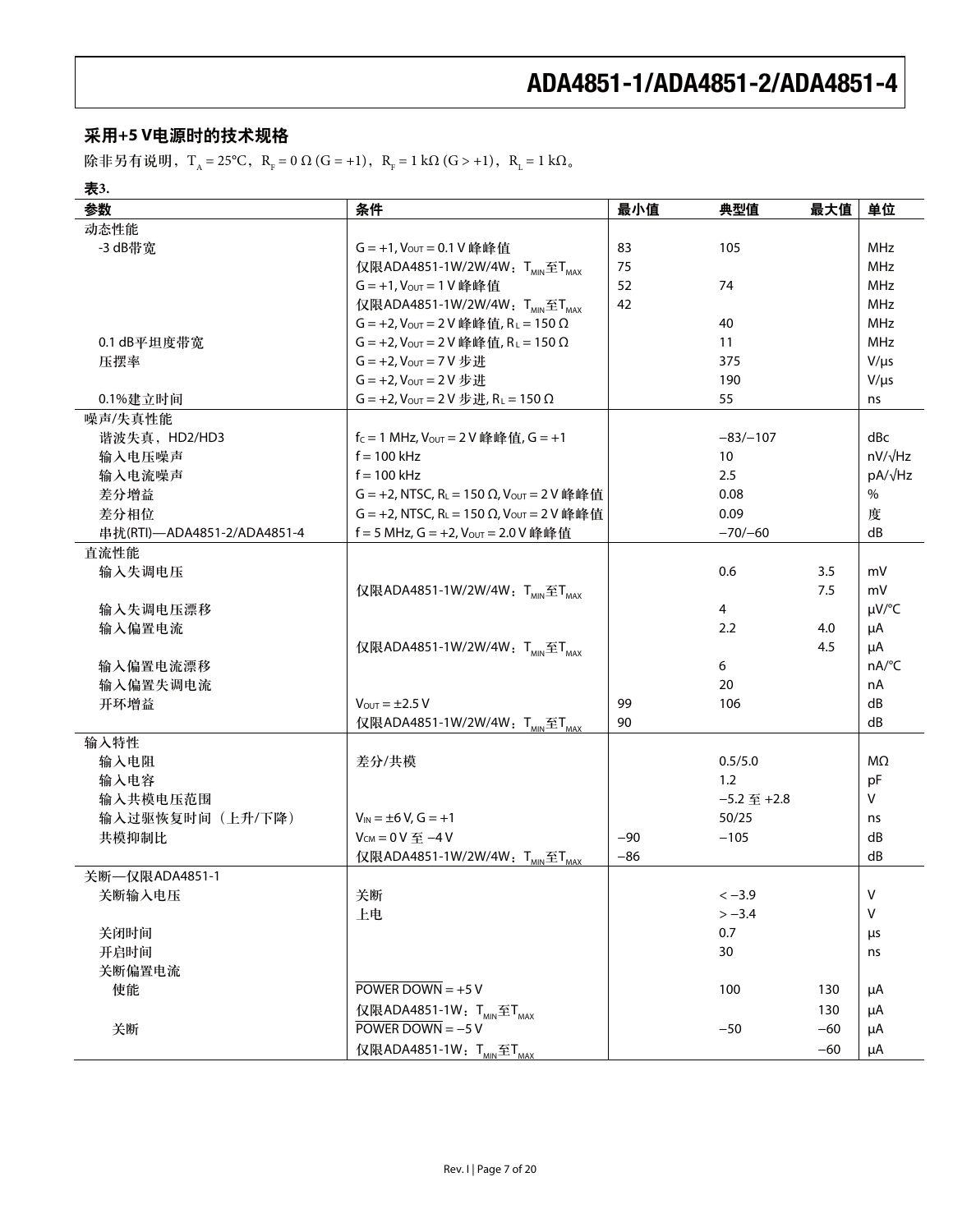| 参数              | 条件                                                           | 最小值                                       | 典型值     | 最大值   | 单位           |
|-----------------|--------------------------------------------------------------|-------------------------------------------|---------|-------|--------------|
| 输出特性            |                                                              |                                           |         |       |              |
| 输出过驱恢复时间(上升/下降) | $V_{\text{IN}} = \pm 1.2$ V, $G = +5$                        |                                           | 80/50   |       | ns           |
| 输出电压摆幅          |                                                              | $-4.87 \ncong +4.88$ $-4.92 \ncong +4.92$ |         |       | V            |
|                 | 仅限ADA4851-1W/2W/4W: T <sub>MIN</sub> 至T <sub>MAX</sub>       | $-4.85 \ncong +4.85$                      |         |       | V            |
| 短路电流            | 吸电流/源电流                                                      |                                           | 125/110 |       | mA           |
| 电源              |                                                              |                                           |         |       |              |
| 工作范围            |                                                              | 2.7                                       |         | 12    | $\mathsf{V}$ |
| 每个放大器的静态电流      |                                                              |                                           | 2.9     | 3.2   | mA           |
|                 | 仅限ADA4851-1W/2W/4W: TMIN至TMAX                                |                                           |         | 3.2   | mA           |
| 静态电流 (关断)       | POWER DOWN = $f(x)$                                          |                                           | 0.2     | 0.325 | mA           |
|                 | 仅限ADA4851-1W: $T_{MIN} \tilde{\Xi} T_{MAX}$                  |                                           |         | 0.325 | mA           |
| 正电源抑制           | + $V_s$ = +5 V $\overline{\mathfrak{D}}$ +6 V, $-V_s$ = -5 V | $-82$                                     | $-101$  |       | dB           |
|                 | 仅限ADA4851-1W/2W/4W: T <sub>MIN</sub> 至T <sub>MAX</sub>       | $-82$                                     |         |       | dB           |
| 负电源抑制           | +V <sub>s</sub> = +5 V, -V <sub>s</sub> = -5 V $\mp$ -6 V    | $-81$                                     | $-102$  |       | dB           |
|                 | 仅限ADA4851-1W/2W/4W: T <sub>MIN</sub> 至T <sub>MAX</sub>       | $-81$                                     |         |       | dB           |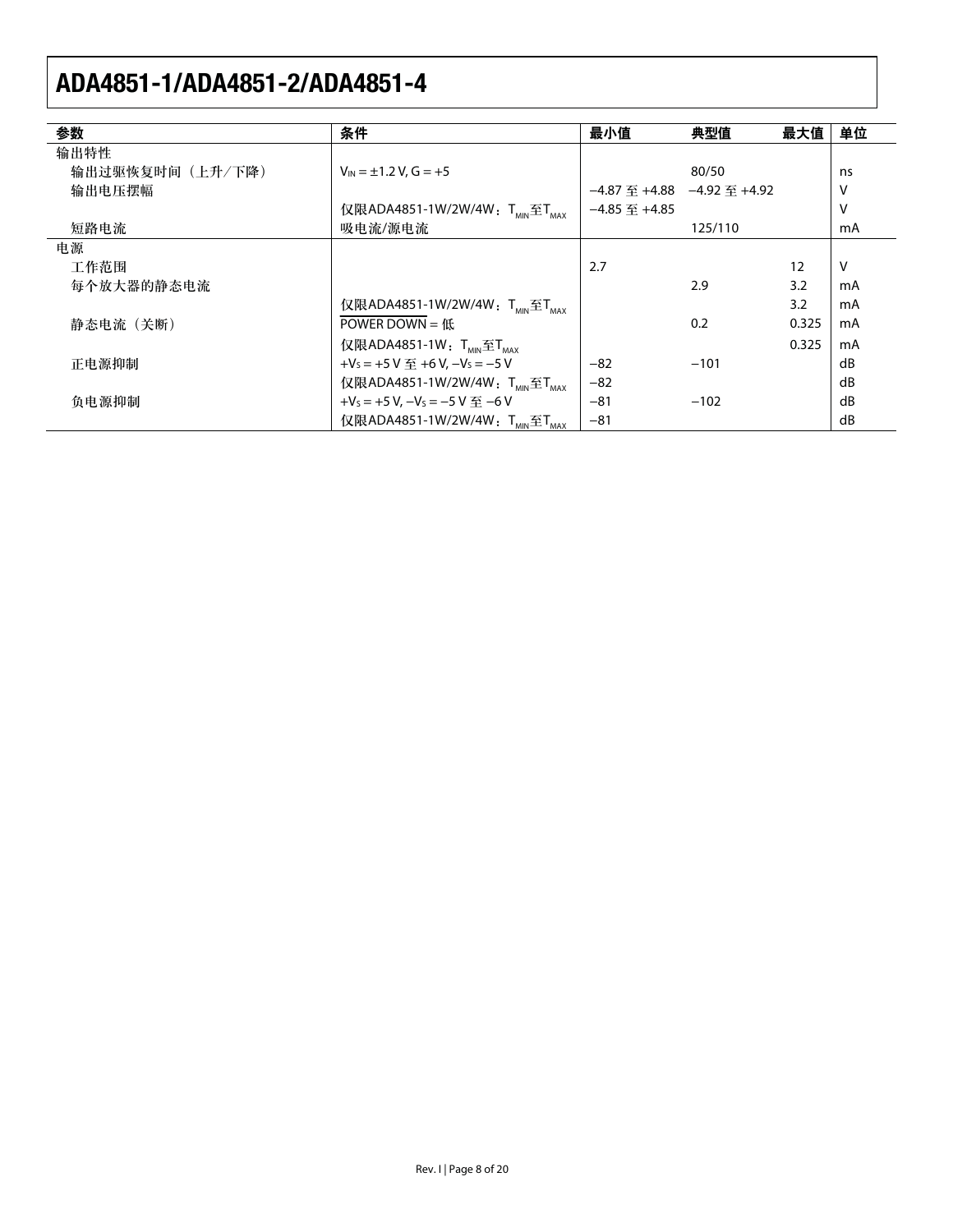## 绝对最大额定值

#### 表4.

| 参数     | 额定值                                 |
|--------|-------------------------------------|
| 电源电压   | 12.6V                               |
| 功耗     | 见图5                                 |
| 共模输入电压 | $-V_s - 0.5 V \ncong +V_s + 0.5 V$  |
| 差分输入电压 | + $V_S \ncong -V_S$                 |
| 存储温度范围 | $-65^{\circ}$ C 至 +125°C            |
| 工作温度范围 | $-40^{\circ}$ C 至 +125 $^{\circ}$ C |
| 引脚温度   | JEDEC J-STD-20                      |
| 结温     | $150^{\circ}$ C                     |

注意, 超出上述绝对最大额定值可能会导致器件永久性损 坏。这只是额定最值,不涉及器件在这些或任何其它条件 下超出本技术规格指标的功能性操作。长期在绝对最大额 定值条件下工作会影响器件的可靠性。

#### 热阻

 $\theta_{1_A}$ 针对最差条件, 即器件焊接在电路板上以实现表贴封 装。

#### 表5.热阻

| 封装类型       | $\theta_{JA}$ | 单位   |
|------------|---------------|------|
| 6引脚 SOT-23 | 170           | °C/W |
| 8引脚 MSOP   | 150           | °C/W |
| 14引脚 TSSOP | 120           | °C/W |

#### 最大功耗

ADA4851-1/ADA4851-2/ADA4851-4的最大安全功耗受限于 相应的芯片结温(T1)的升高情况。达到玻璃化转变温度 150℃左右时, 塑料的特性会发生改变。即使只是暂时超 过这一温度限值也有可能改变封装对芯片作用的应力, 从 而永久性地转变放大器的参数性能。长时间超过150℃的 结温会导致芯片器件出现变化,因而可能造成性能下降或 功能丧失。

封装的功耗(P<sub>D</sub>)为静态功耗与芯片中放大器的输出端驱动 所导致的功耗之和, 而静态功耗则为电源引脚之间的电压  $(V<sub>s</sub>)$ 乘以静态电流 $(I<sub>s</sub>)$ 。

 $P_{n}$  = 静态功耗 + (总驱动功耗 – 负载功耗)

$$
P_D = (V_S \times I_S) + \left(\frac{V_S}{2} \times \frac{V_{OUT}}{R_L}\right) - \frac{V_{OUT}^2}{R_L}
$$

应考虑RMS输出电压。如果RL以-V<sub>s</sub>参考, 如单电源供电 时,总驱动功耗为V $_{\rm S}$  × I $_{\rm our}$ 。如果均方根信号电平是不确 定的,则考虑最差情况,即V $_{\text{OUT}}$  = V $_{\text{s}}$ /4和R $_{\text{L}}$ (接中间电源 电压)。

$$
P_D = (V_S \times I_S) + \frac{(V_S / 4)^2}{R_L}
$$

单电源供电且R<sub>L</sub>以-V<sub>s</sub>为参考时,最差情况为V<sub>our</sub> = V<sub>s</sub>/2。

气流可增强散热, 从而有效降低θ<sub>μ</sub>。此外, 更多金属直接 与器件下的封装引脚和通孔接触,这同样可降低 $\theta_{\rm ns}$ 。

图5显示在JEDEC标准4层板上, 6引脚SOT-23 (170°C/W)、 8引脚MSOP (150°C/W)和14引脚TSSOP (120°C/W)三种封装 的最大安全功耗与环境温度的关系。QJA值均为近似值。



### ߢ**ESD**য়



#### **ESD** (静电放电) 敏感器件。

带电器件和电路板可能会在没有察觉的情况下放电。尽 管本产品具有专利或专有保护电路,但在遇到高能量 ESD时,器件可能会损坏。因此,应当采取适当的ESD 防范措施, 以避免器件性能下降或功能丧失。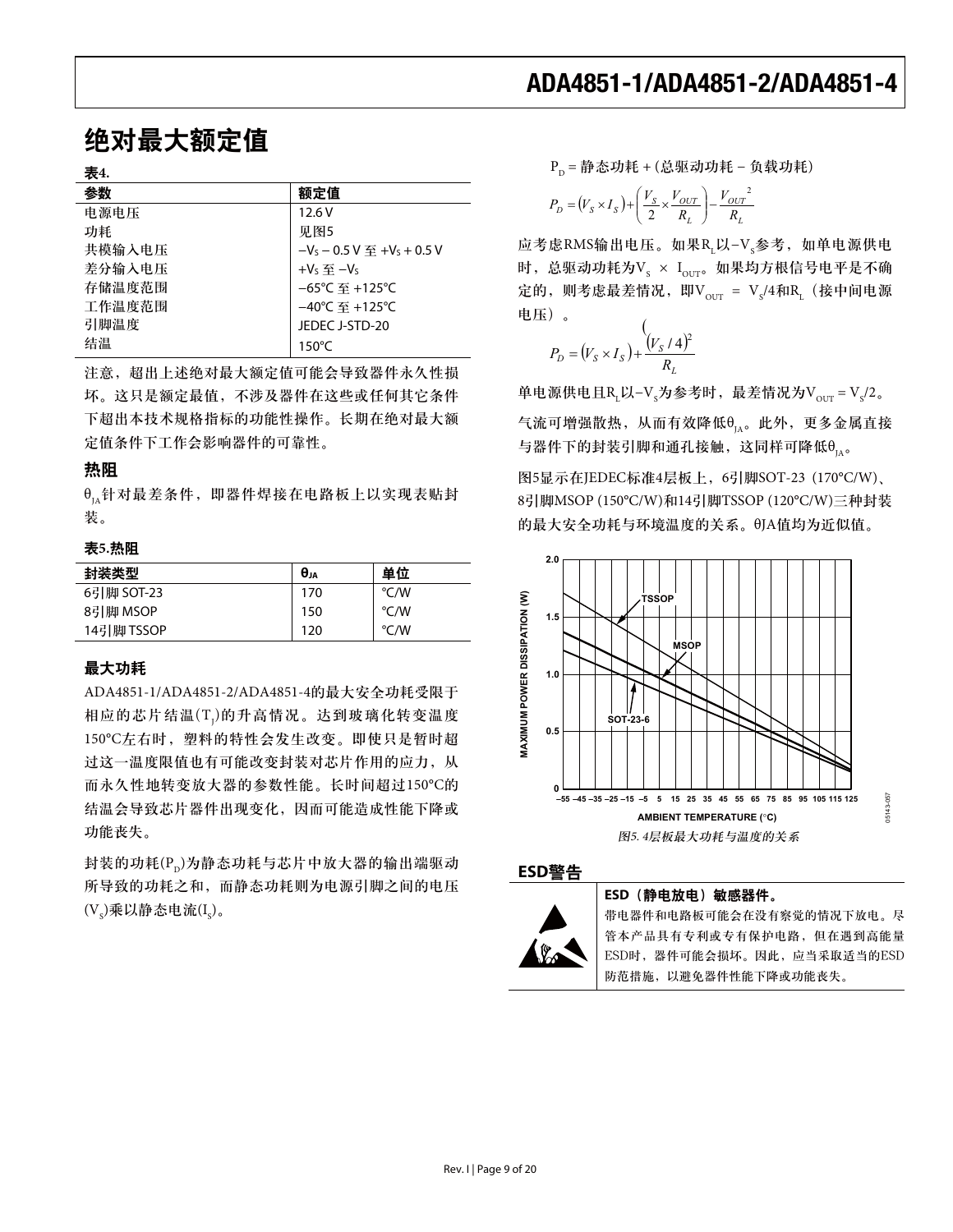## 典型工作特性

除非另有说明, T<sub>A</sub> = 25°C, R<sub>F</sub> = 0 Ω (G = +1), R<sub>F</sub> = 1 kΩ (G > +1), R<sub>L</sub> = 1 kΩ.

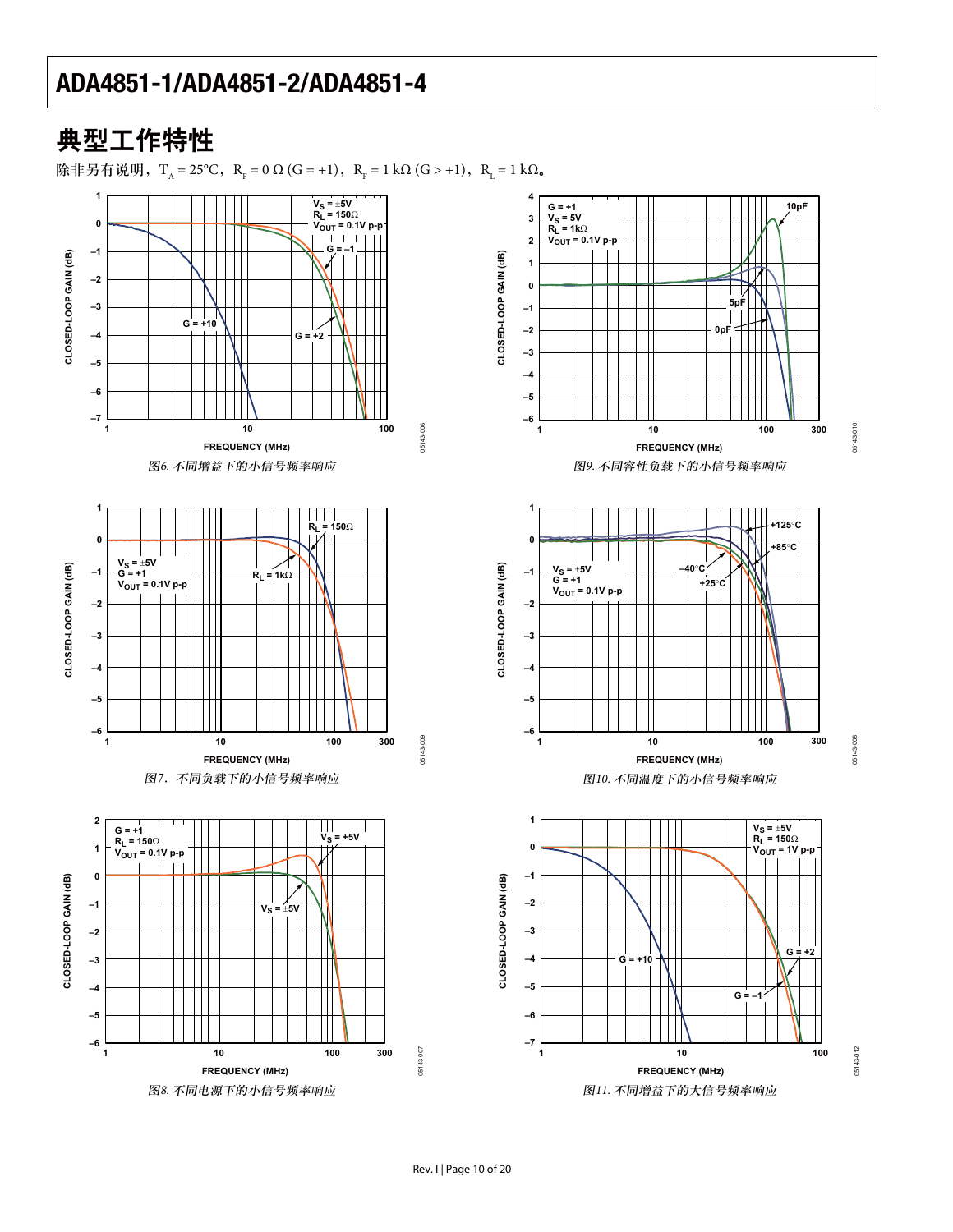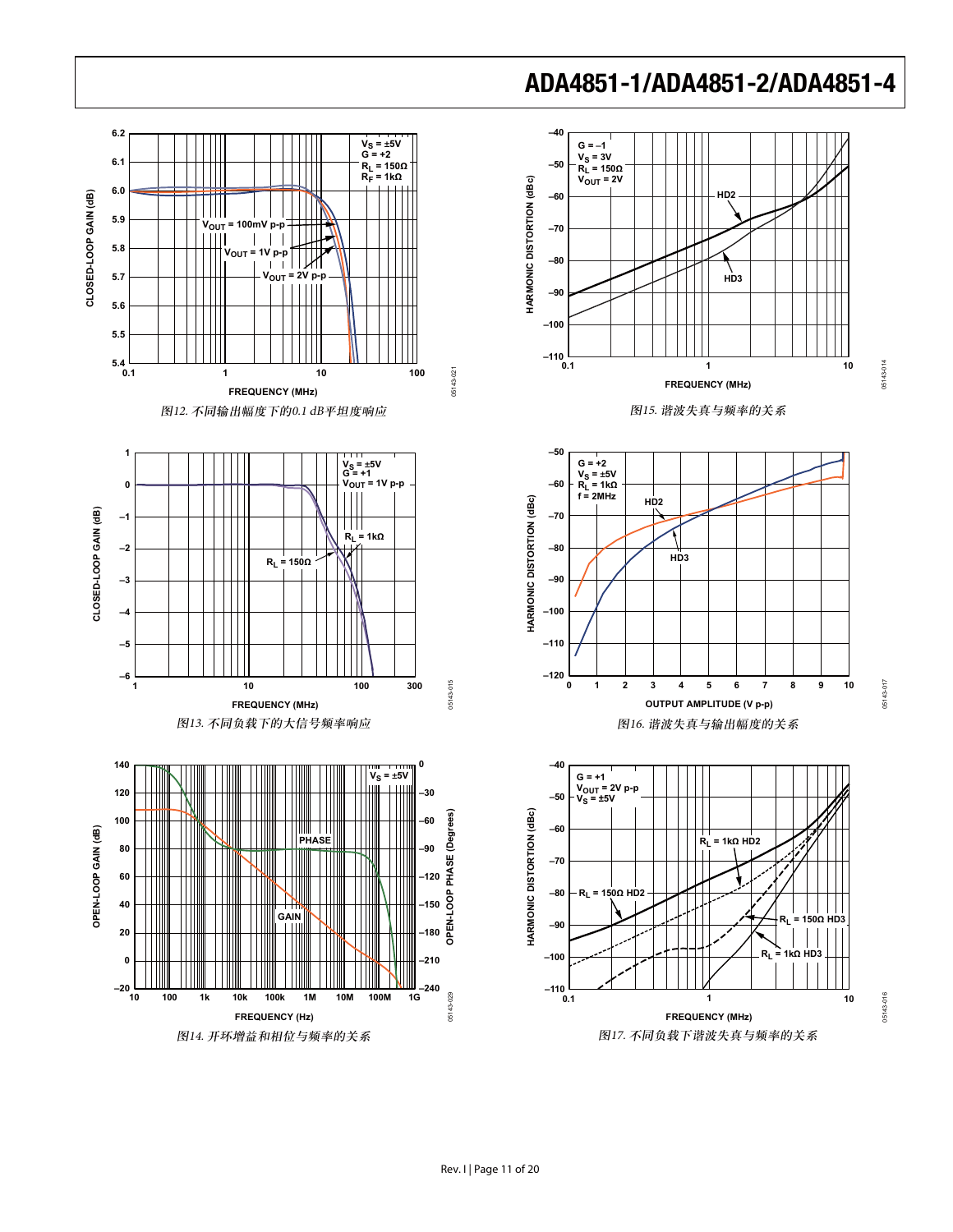

**TIME (ns)**

图20. 输入过驱恢复





**TIME (ns)**

05143-026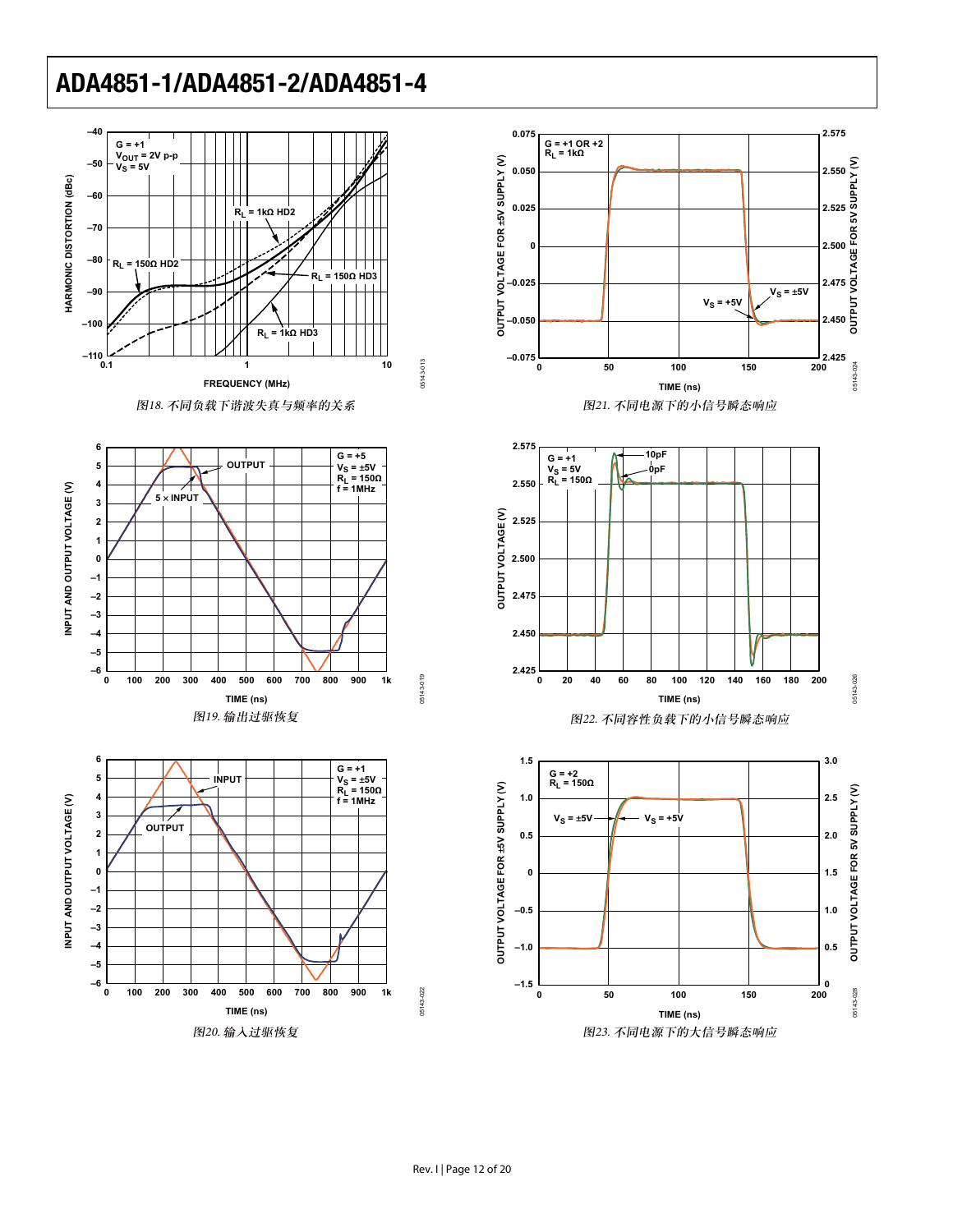

图26. 压摆率与输出电压步进的关系





05143-035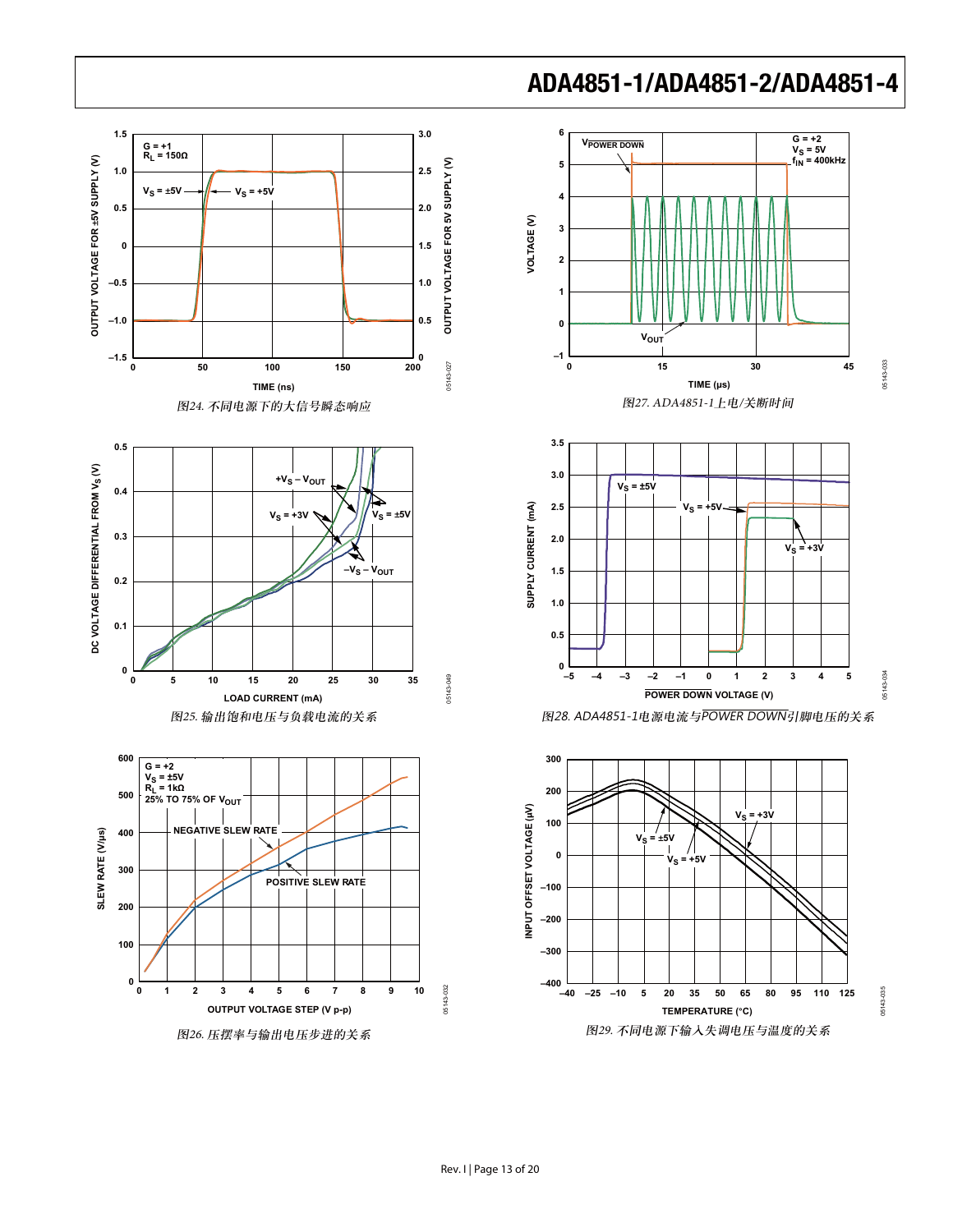

图30. 不同电源下输入偏置电流与温度的关系

















05143-045 05143-045

05143-044

05143-044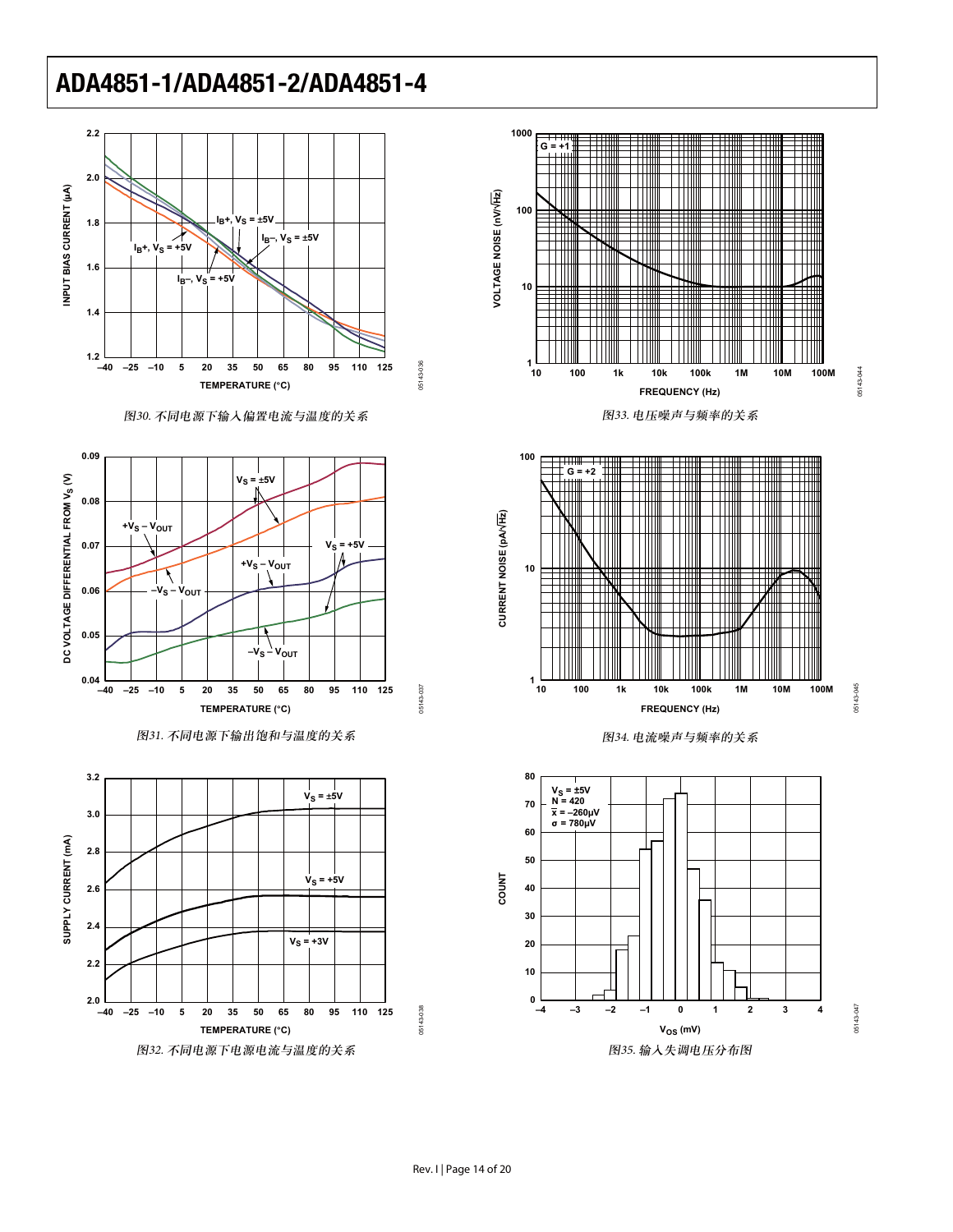

图37. 电源抑制(PSR)与频率的关系

Rev. I | Page 15 of 20

# **ADA4851-1/ADA4851-2/ADA4851-4**

05143-055

05143-055

05143-060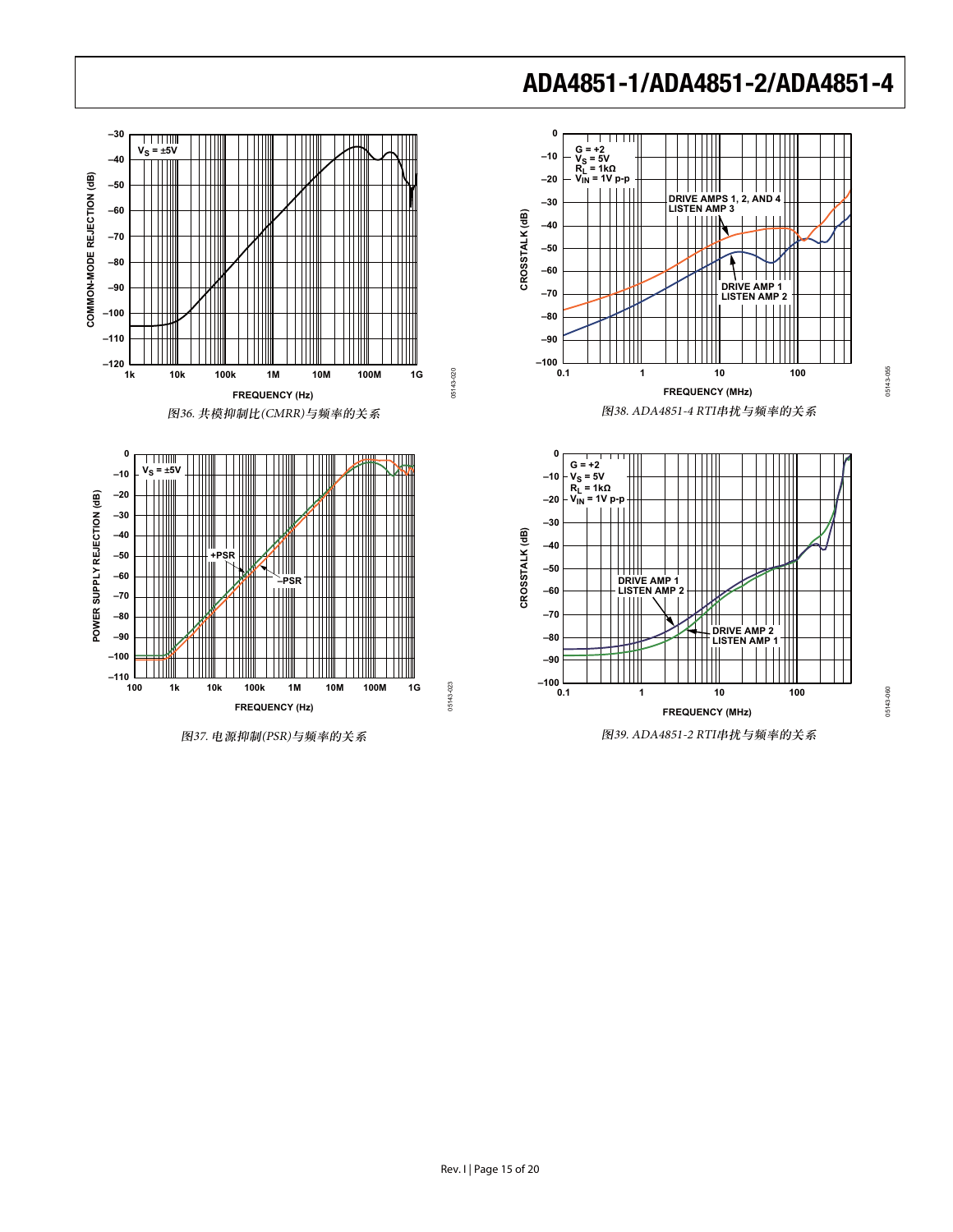## 电路描述

ADA4851-1/ADA4851-2/ADA4851-4均具有高压摆率 的输入级, 是真单电源拓扑结构, 能够检测负供电轨或以 下的信号。驱动小负载时, 轨到轨输出级可拉至任一供电 轨的60 mV范围内, 而驱动150 Ω时, 则可拉至0.17 V范 围内。即使电源电压低至2.7 V, 仍然可维持高速性能。

### 裕量考虑因素

这些放大器均设计用于低压系统。要获得最佳性能, 请了 解输入和输出信号达到裕量限制时放大器的表现,这些放 大器的输入共模电压范围为负电源电压(实际上比负电源低 200 mV); 对于单电源供电, 则为地电压至正电源电压2.2 V 范围内。因此, 在增益为3时, 即使电源电压低至3.3V, 这些放大器仍然可提供完全的轨到轨输出摆幅,而在增益 为4时, 电源电压则可以低至3 V。

只要放大器正极输入的基准电压位于其输入共模范围内, 任何电源电压的任何反相增益都不需要考虑超出裕量限制 的情况。

输入级是接近正供电轨信号的裕量限制。图40显示的是±5 V电源供电时ADA4851-1/ADA4851-2/ADA4851-4放大器失 调电压典型值与输入共模电压的关系。从低于负电源约 200 mV到正电源2.2 V范围内均可维持精确的直流性能。不 过, 对于高速信号, 还存在其他考虑因素。图41显示的是 单位增益跟随器-3 dB带宽与输入共模电压的关系。随着共 模电压接近2V正电源, 放大器响应依然良好, 不过随着共 模电压接近正电源, 带宽开始降低。这可令失真增加或建 立时间延长。信号频率越高, 保持失真性能所需的裕量也 就越多。

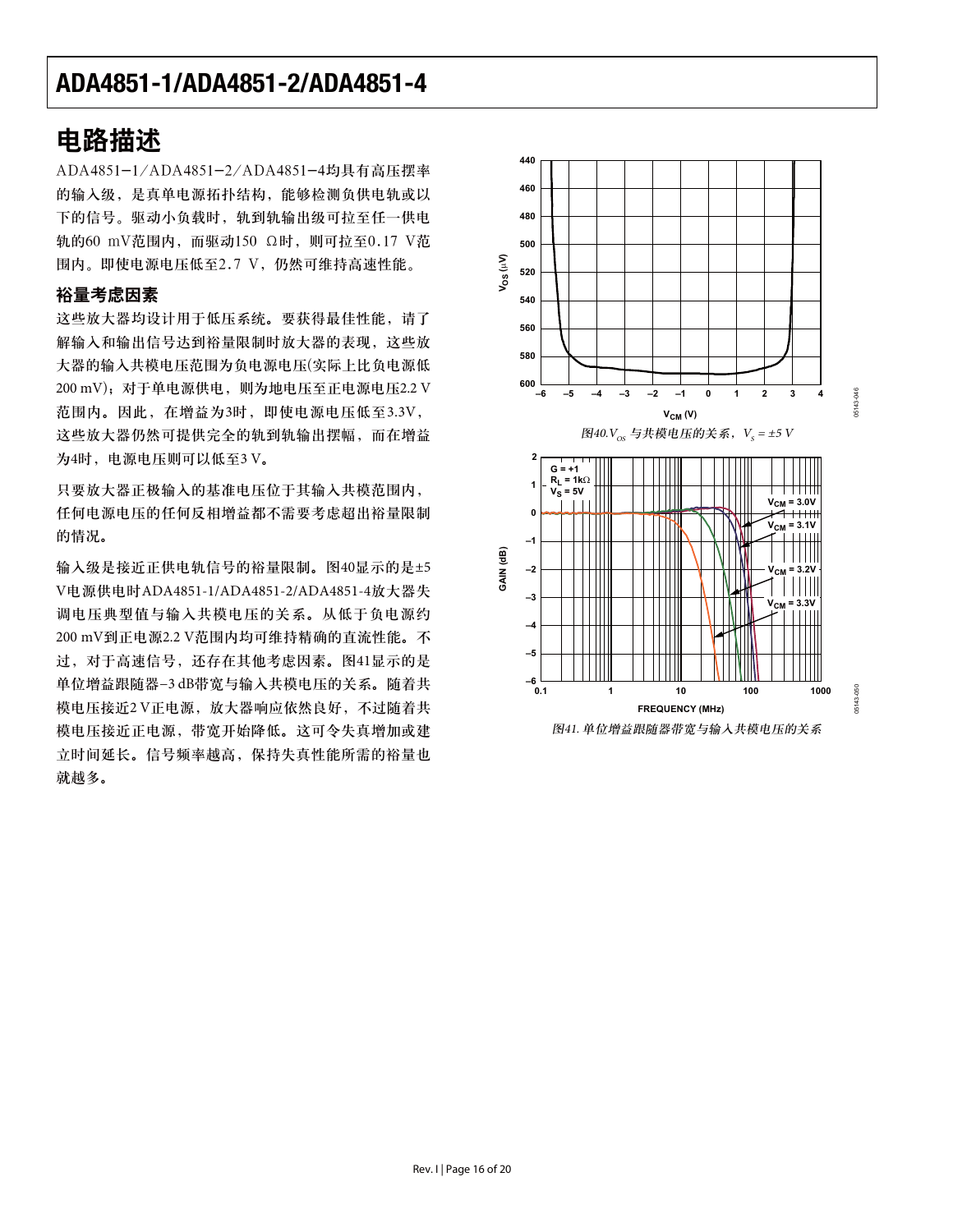图42展示的是配置为单位增益跟随器的上升沿建立时间。 顶部的1V步进信号到达并延伸, 使其超过指定输入共模电 უă

对于接近负电源的信号与反相增益和高正增益配置, 裕量 限制为输出级。ADA4851-1/ADA4851-2/ADA4851-4放大器 采用共发射极输出级。输出范围受输出晶体管的饱和电压 限制, 此输出级使运放可用的输出范围达到最大。由于输 出晶体管的集电极电阻, 饱和电压随着需要输出晶体管提 供的驱动电流而增加。



随着越来越接近输出级的饱和点,输出信号的压缩和削波 量不断增加。如同输入裕量情况下一样,信号频率越高, 所需的裕量也比低频信号略多。图16通过绘出典型谐波失 真与输出幅度的关系说明了这一点。

#### 过载行为和恢复时间

#### 输入

ADA4851-1/ADA4851-2/ADA4851-4的指定输入共模电压为 低于负电源200 mV到正电源2.2 V范围内。超过顶部限制将 导致带宽减少和上升时间增加, 如图41和图42所示。而若 将单位增益跟随器的输入电压从正电源推到低于2V, 则将 导致出现图43所示的行为, 即输出误差变大且建立时间大 大延长。对于2.2 V或更接近正电源的输入电压, 恢复时间 约为55 ns, 并受输入级晶体管退出饱和所造成的建立伪像 限制。

即使输入电压超过供电轨电压,这些放大器也不会发生反 相。当电源电压超出0.6 V以上时, 输入级上的保护二极管 会被打开,后者会极大提高器件的电流吸取。



#### 输入

输出过载通常会在放大器输入变为非过载值后35 ns内恢复。 图44显示的是反相增益配置为1的放大器从顶部和底部电 源电压的饱和输出恢复到中间电源电压某点时的输出恢复 瞬态。

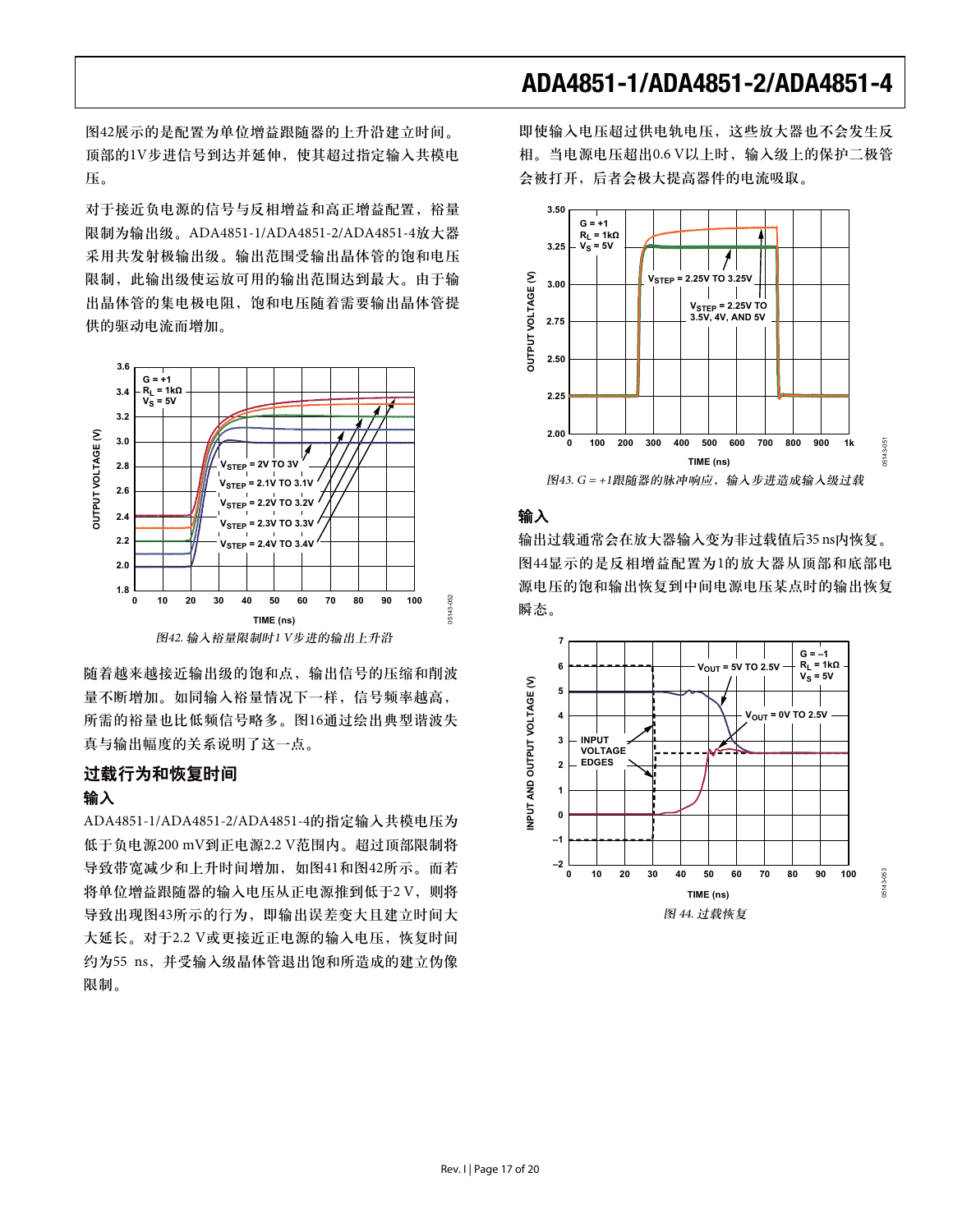#### 单电源视频放大器

ADA4851系列放大器非常适合便携式视频应用。在单电源 供电的低电压应用中工作时, 输入信号受输入级裕量限 制。欲了解更多信息,请参见"裕量考虑因素"部分。表6针 对图45所示典型视频放大器给出了电压、输入信号、各种 增益和输出信号摆幅的建议值。



表6.建议值

| 电源电压<br>(V) | 输入范围<br>(V)        | $R_{G}$<br>$(k\Omega)$ | $R_F$<br>$(k\Omega)$ | 増益<br>(V/V) | $\mathbf{V}'$<br>(V) | <b>VOUT</b><br>(V) |
|-------------|--------------------|------------------------|----------------------|-------------|----------------------|--------------------|
|             | $0 \ncong 0.8$     |                        |                      |             | 1.6                  | 0.8                |
|             | $0 \nsubseteq 0.8$ | 0.499                  |                      |             | 2.4                  | 1.2                |
|             | 0至2.8              |                        |                      |             | 4.9                  | 2.45               |

#### 视频重构滤波器

频率越高,有源滤波器正常工作所需的带宽越宽。而频率 较低的运算放大器会引入过大相移,因而会显著影响滤波 器的性能。

有源滤波器的一种常见应用是置于视频DAC/编码器的输 出端。这种滤波器(更确切的说是视频重构滤波器)的作用 是消除DAC采样过程中创建的多重镜像。对于便携式视频 应用, 低功耗、高性能的ADA4851系列放大器堪称理想选 择。

图46给出了一个8 MHz、三极点Sallen-Key低通视频重构滤波 器示例。此电路的增益为3, 0.1 dB带宽为8.2 MHz, 27 MHz 时的衰减超过17 dB(见图47)。该滤波器有三个极点,两个 极点为有源极点, 另一个无源极点(R6和C4)位于输出端。 C3可改善滤波器的滚降性能。R6、R7和R8构成视频负载  $150$  Ω。元件R6、C4、R7、R8与网络分析仪的输入端接电 阻构成一个12.8 dB衰减器, 因此参考电平大致为-3.3 dB, 如图47所示。



图47. 视频重构滤波器频率性能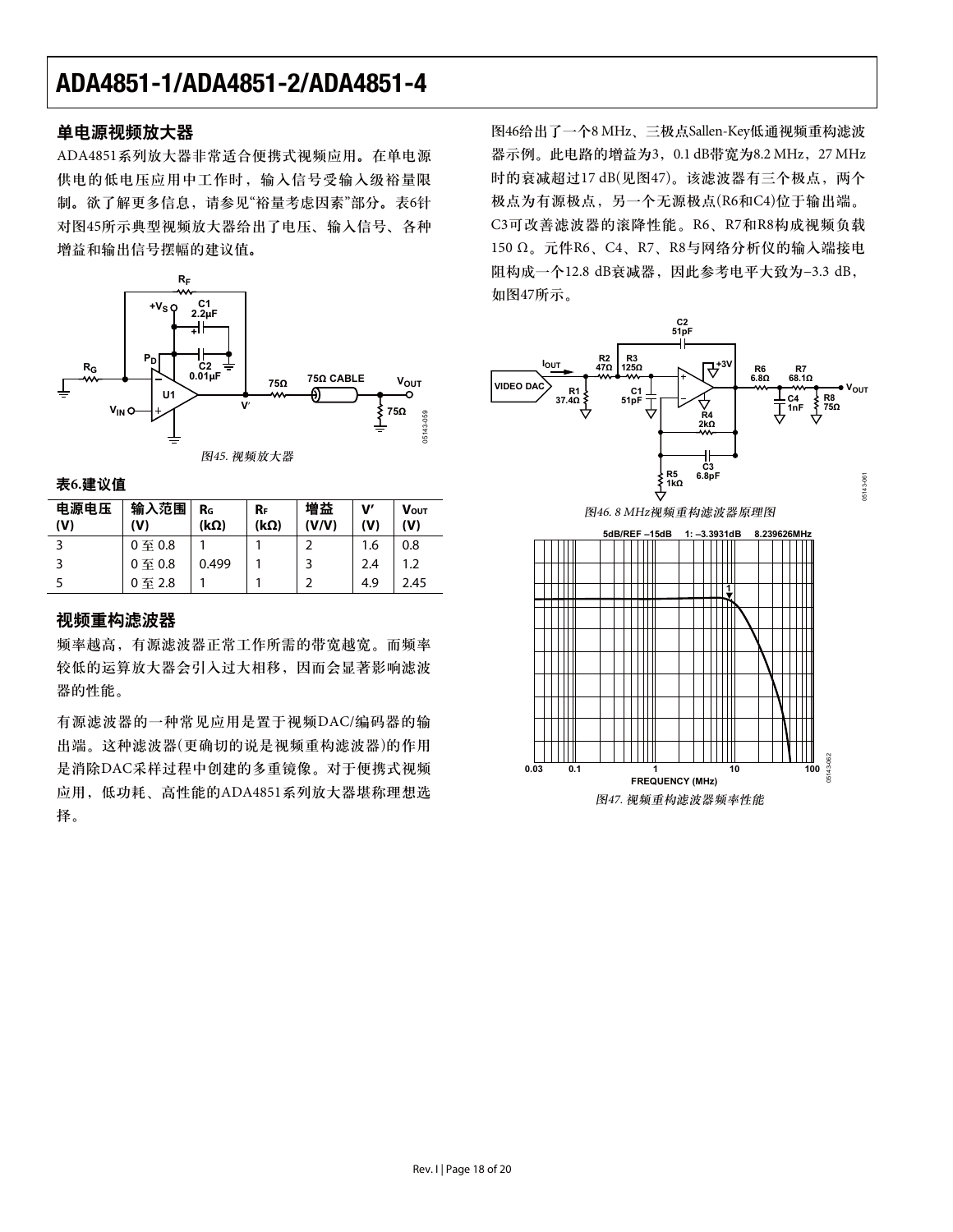# 外形尺寸